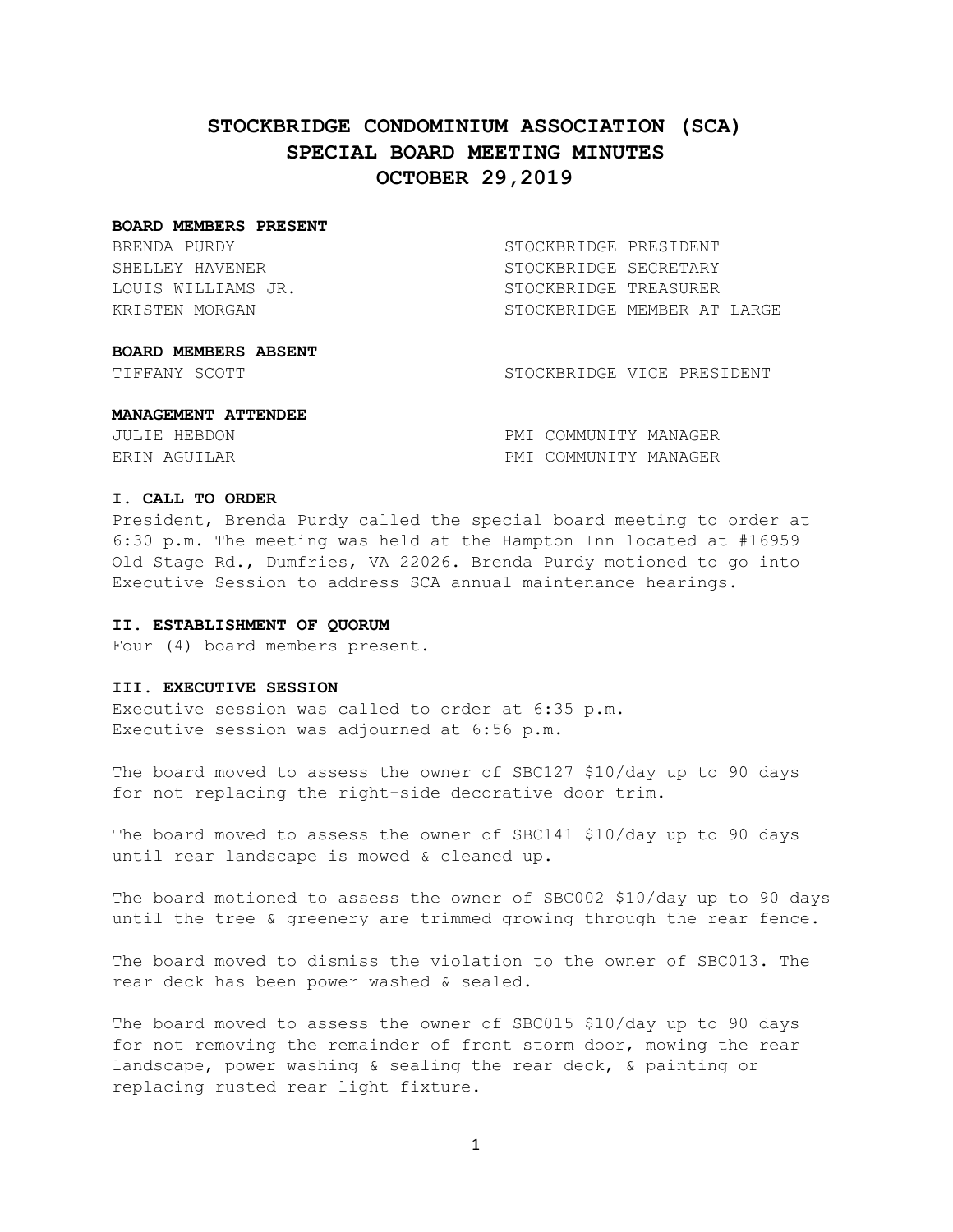The board moved to assess the owner of SBC017 \$10/day for up to 90 days for not mowing rear landscape, power washing & sealing rear deck, not removing rear tree & repairing the fence. The board moved to dismiss the violation to the owner of SBC022. The rear landscape has been mowed.

The board moved to dismiss the violation to the owner SBC030. The rear deck has been power washed & sealed.

The board moved to assess the owner of SBC033 \$10/day for up to 90 days for not power washing & sealing the rear deck.

The board moved to grant a 30-day extension to the owner of SBC049 to have the rear deck power washed & sealed. Owner is responsible for notifying management of compliance prior to extension expiration. Failure to do so will result in assessment of \$10/day for up to 90 days.

The board moved to assess the owner of SBC050 \$10/day for up to 90 days until the vine is removed from the rear of the home.

The board moved to assess the owner of SBC054 \$10/day for up to 90 days until the rear light fixture cover is replaced.

The board moved to assess the owner of SBC059 \$10/day for up to 90 days until the hose is removed from the rear fence.

The board moved to grant a 30-day extension to the owner of SBC062 to have the rear deck power washed & sealed & to replace the rear light fixture cover (top story). Owner is responsible for notifying management of compliance prior to extension expiration. Failure to do so will result in assessment of \$10/day for up to 90 days.

The board moved to grant a few weeks extension to the owner of SBC065 to have the rear deck power washed & sealed. Owner is responsible for notifying management of compliance prior to extension expiration. Failure to do so will result in assessment of \$10/day for up to 90 days.

The board moved to assess the owner of SBC068 \$10/day for up to 90 days until the rear deck is power washed & sealed.

The board moved to assess the owner of SBC074 \$10/day for up to 90 days until the front blinds in the bay window are repaired, the rear landscape is mowed, & the rear deck is power washed & sealed.

2